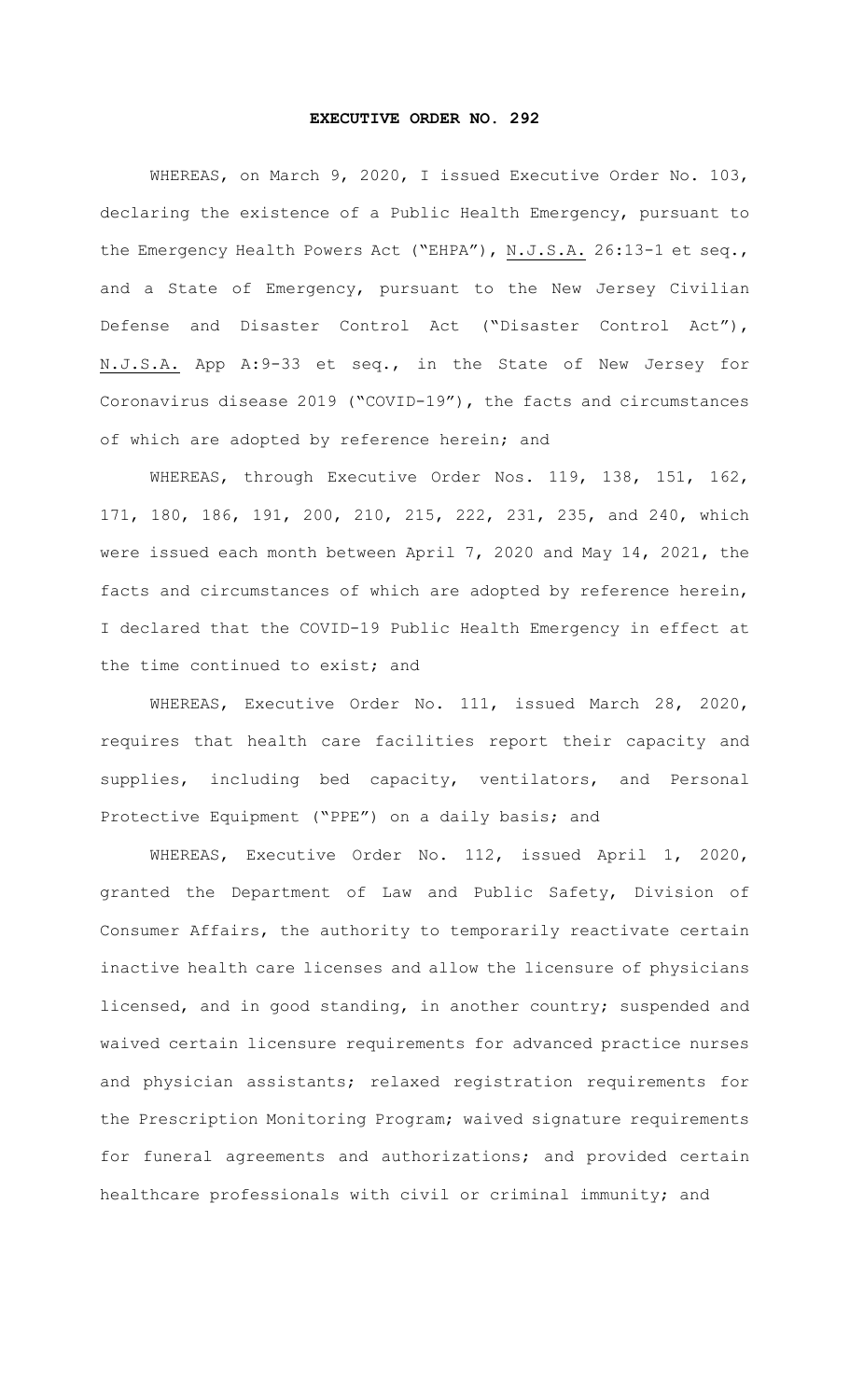WHEREAS, Executive Order No. 207, issued December 4, 2020, requires all individuals, regardless of age, to be automatically enrolled in the New Jersey Immunization Information System ("NJIIS"), the statewide electronic immunization registry, upon receipt of a COVID-19 vaccination; and

WHEREAS, New Jersey made significant progress in responding to COVID-19 and mitigating its devastating effects, in particular in light of the advent of three effective vaccines that, among other things, had significantly reduced the likelihood of both contracting and transmitting the variants of COVID-19 that were present in the United States at the time; and

WHEREAS, on June 4, 2021, in light of these developments, I signed Assembly Bill No. 5820 into law as P.L.2021, c.103, and issued Executive Order No. 244, which terminated the Public Health Emergency declared in Executive Order No. 103 (2020); and

WHEREAS, P.L.2021, c.103 sought to enable the State to bring an end to its prior Public Health Emergency while still allowing for an orderly continuation of the Administration's ability to order certain public health measures relating to COVID-19, including but not limited to vaccine distribution, administration, and management, COVID-19 testing, health resource and personnel allocation, data collection, and implementation of recommendations of the Centers for Disease Control and Prevention ("CDC") to prevent or limit the transmission of COVID-19, including in specific settings; and

WHEREAS, P.L.2021, c.103 explicitly maintained the State of Emergency declared in Executive Order No. 103 (2020), and stated it would in no way diminish, limit, or impair the powers of the Governor to respond to any of the threats presented by COVID-19 pursuant to the Disaster Control Act; and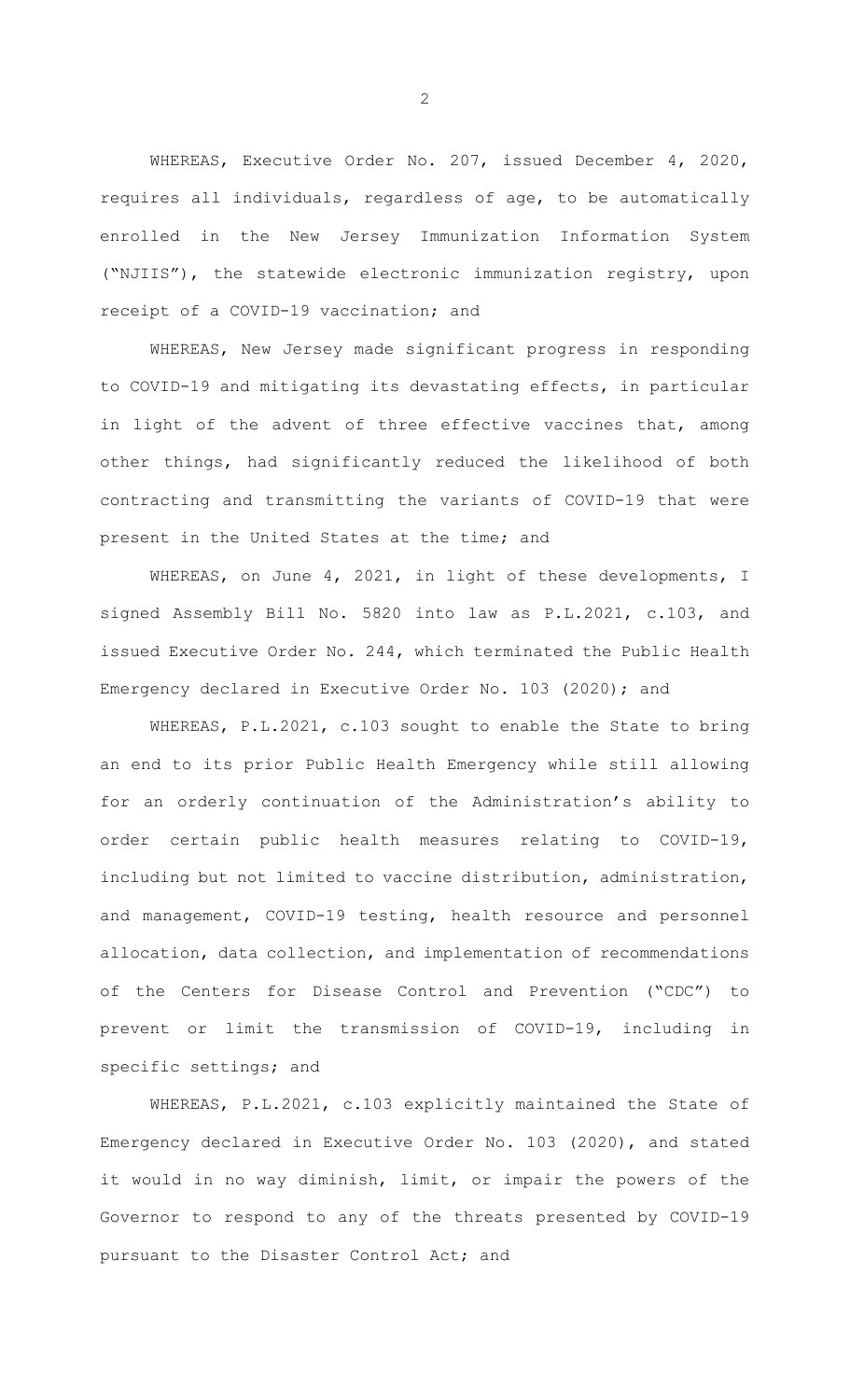WHEREAS, in addition to leaving the prior State of Emergency in effect, nothing in P.L.2021, c.103 prevented the Governor from declaring any new public health emergency under the EHPA, N.J.S.A. 26:13-1 et seq., should the evolving circumstances on the ground require such a declaration; and

WHEREAS, Executive Order No. 251, issued August 6, 2021, requires all public, private, and parochial preschool programs and elementary and secondary schools, including charter and renaissance schools (collectively "school districts"), to maintain a policy regarding mandatory use of face masks by staff, students, and visitors in the indoor portion of the school district premises, except in certain specified circumstances; and

WHEREAS, Executive Order No. 252, issued August 6, 2021, required all covered health care and high-risk congregate settings ("covered settings") to maintain a policy that required all covered workers to either provide adequate proof to the covered settings that they have been fully vaccinated or submit to COVID-19 testing at minimum one to two times weekly beginning September 7, 2021; and

WHEREAS, Executive Order No. 253, issued August 23, 2021, requires school districts to maintain a policy that requires all covered workers to either provide adequate proof to the school district that they have been fully vaccinated or submit to COVID-19 testing at minimum one to two times weekly beginning October 18, 2021; and

WHEREAS, Executive Order No. 264, issued September 20, 2021, requires all child care centers and other child care facilities (collectively "child care settings") to maintain a policy regarding mandatory use of face masks by staff, child enrollees, and visitors in the indoor portion of the child care setting premises, except in certain specified circumstances; and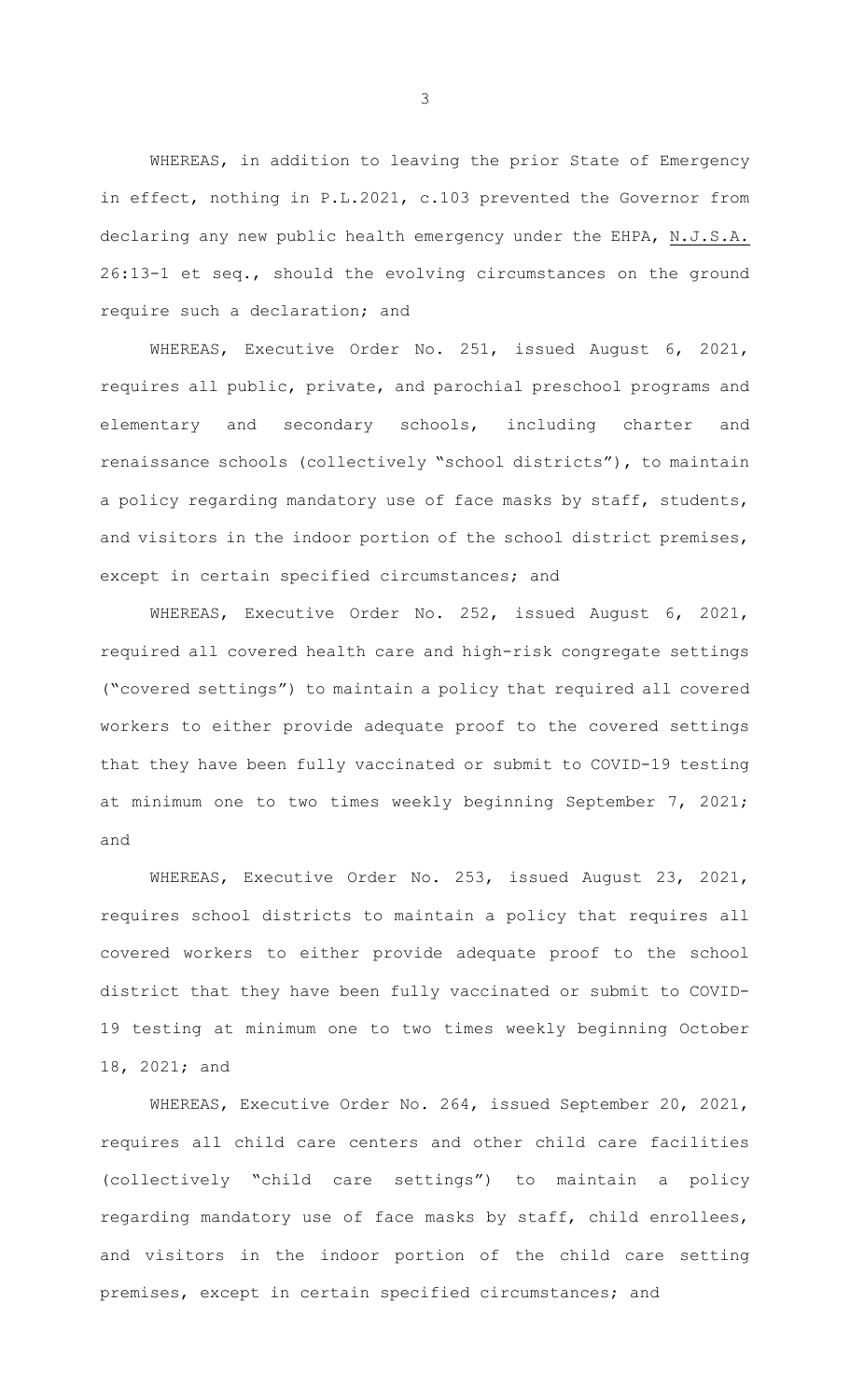WHEREAS, Executive Order No. 264 (2021) further requires all child care settings to maintain a policy that requires all covered workers to either provide adequate proof to the child care settings that they have been fully vaccinated or submit to COVID-19 testing at minimum one to two times weekly beginning November 1, 2021; and

WHEREAS, Executive Order No. 271, issued October 20, 2021, requires that each executive department and agency, including an independent authority, ensure that certain new contracts, new solicitation for a contract, extension or renewal of existing contracts, and exercise of an option on existing contracts, include a clause that the contractor or any subcontractors, at any tier, that is party to the contract, must maintain a policy that requires all covered workers to either provide adequate proof to the covered contractor that they have been fully vaccinated or submit to COVID-19 testing at minimum one to two times weekly; and

WHEREAS, as the CDC has recognized, viruses can change through mutation and mutations can result in a new variant of the virus, and these variants can have meaningfully distinct impacts from the original virus; and

WHEREAS, as the CDC has recognized, some variants spread more easily and quickly than other variants of the same virus, which may lead to more cases of COVID-19, increased strain on healthcare resources, more hospitalizations, and more deaths; and

WHEREAS, new variants are classified based on how easily the variant spreads, how severe its symptoms are, how it responds to treatments, and how well vaccines protect against the variant; and

WHEREAS, since Executive Order No. 244 (2021) took effect, the CDC has reported that new variants of concern of COVID-19 have been identified in the United States, particularly the B.1.617.2 (Delta) variant and most recently the B1.1.529 ("Omicron") variant; and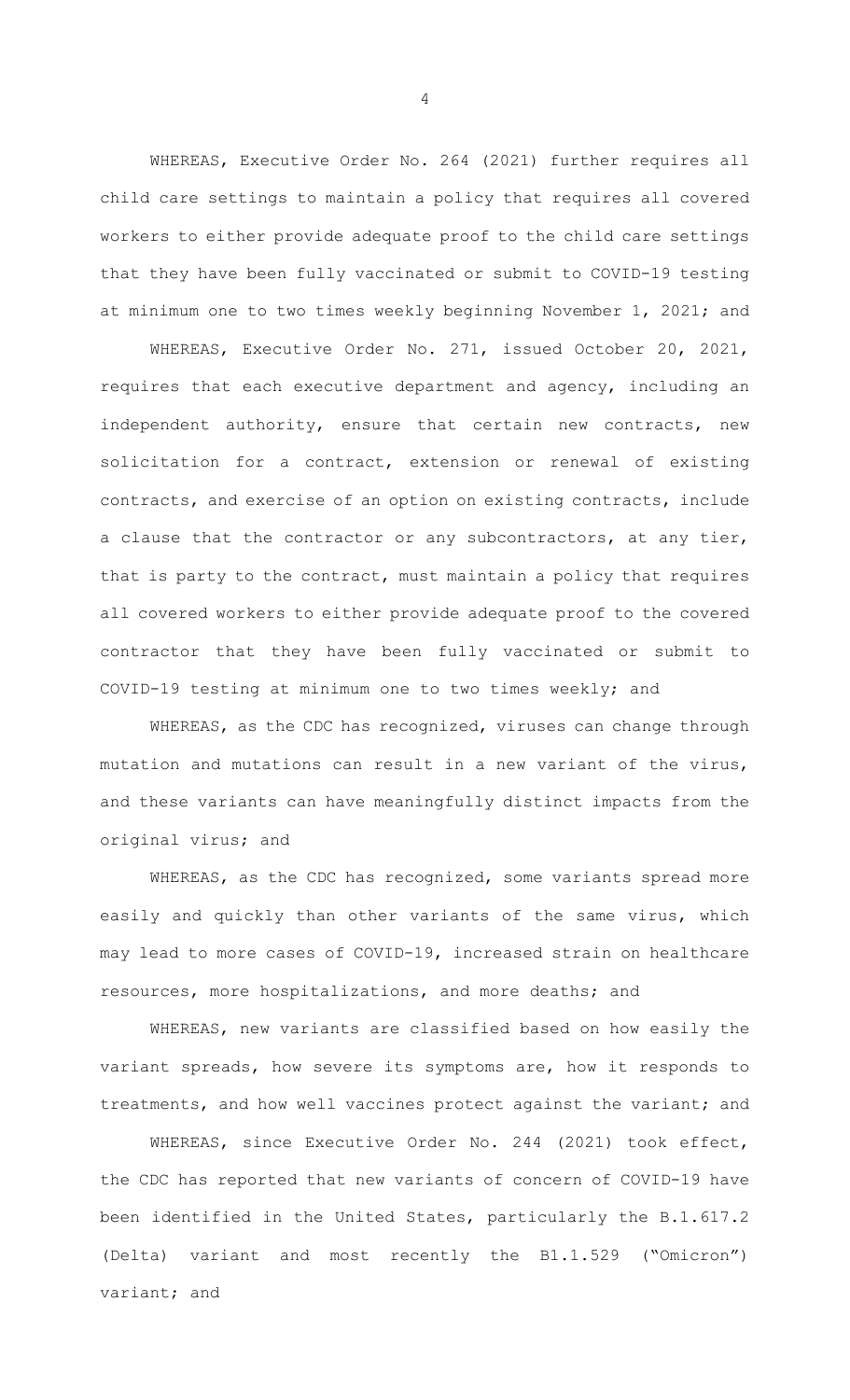WHEREAS, although New Jersey was able to end the prior Public Health Emergency on account of the effectiveness of vaccines in reducing transmissibility of COVID-19, the Omicron variant spread more easily than other variants and required additional action to protect the public; and

WHEREAS, on January 11, 2022, I issued Executive Order No. 280, declaring the existence of a new Public Health Emergency, pursuant to the EHPA, N.J.S.A. 26:13-1 et seq., and continuing the State of Emergency declared in Executive Order No. 103 (2020) pursuant to the Disaster Control Act, N.J.S.A. App. A: 9-33 et seq., in the State of New Jersey due to the surge of cases and hospitalizations tied to the new variants of COVID-19; and

WHEREAS, on January 11, 2022, I issued Executive Order No. 281, extending various orders to ensure the State continues to have the necessary resources in place to respond to the new variants of COVID-19; and

WHEREAS, on January 19, 2022, I issued Executive Order No. 283, requiring all covered settings to maintain a policy that requires all covered workers to provide adequate proof to the covered settings that they have are up to date with their COVID-19 vaccinations, including any booster shots for which they are eligible; and

WHEREAS, N.J.S.A. 26:13-3(b) establishes that a Public Health Emergency declared by the Governor shall automatically terminate after 30 days, unless renewed for an additional 30 days through a declaration of the Governor; and

WHEREAS, on February 10, 2022, I issued Executive Order No. 288, which declared that the Public Health Emergency declared in Executive Order No. 280 (2022) continues to exist; and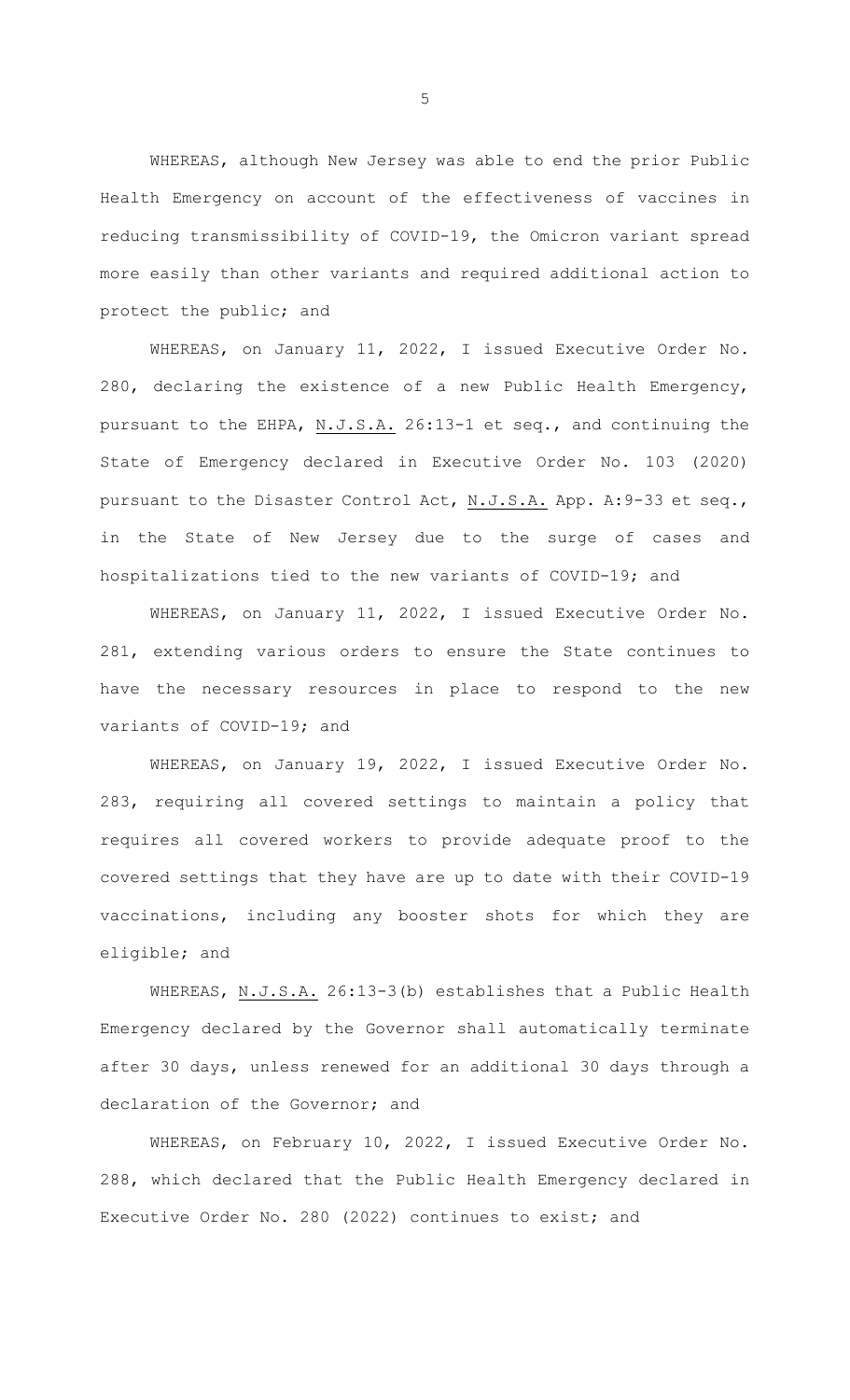WHEREAS, through Executive Order No. 288 (2022), I declared all Executive Orders issued, as well as actions taken by any Executive Branch department and agency, in whole or in part in response to the COVID-19 Public Health Emergency remained in full force and effect; and

WHEREAS, on March 2, 2022, I issued Executive Order No. 290, clarifying and extending the timeframes within which covered settings must require their covered workers to comply with the vaccination and booster requirements set forth in Executive Order No. 283 (2020); and

WHEREAS, as the State has taken significant emergency measures in the last two months in response to the Omicron variant, there has been a substantial decrease in the rate of reported new cases of COVID-19 in New Jersey, in the total number of individuals being admitted to hospitals for COVID-19, and in the rate of transmission for COVID-19 infections in New Jersey; and

WHEREAS, the fact that the spread of COVID-19 has slowed over the last two months does not by itself suggest that the Public Health Emergency had dissipated, because absent certain mitigation measures, particularly increased rates of vaccinations and COVID-19 testing, public health experts anticipated that the spread of COVID-19 would continue to significantly increase; and

WHEREAS, over the last two months, the number of hospitalized patients has gone from over 6,075 to under 730, the number of patients in intensive care has gone from over 900 to under 140, and the number of ventilators in use has gone from over 500 to under 85; and

WHEREAS, over the last two months, the number of individuals testing positive for COVID-19 has gone from approximately 33,400 per day to 887 per day, and the weekday spot positivity of COVID-19 tests has gone from over 39 percent to under 2 percent; and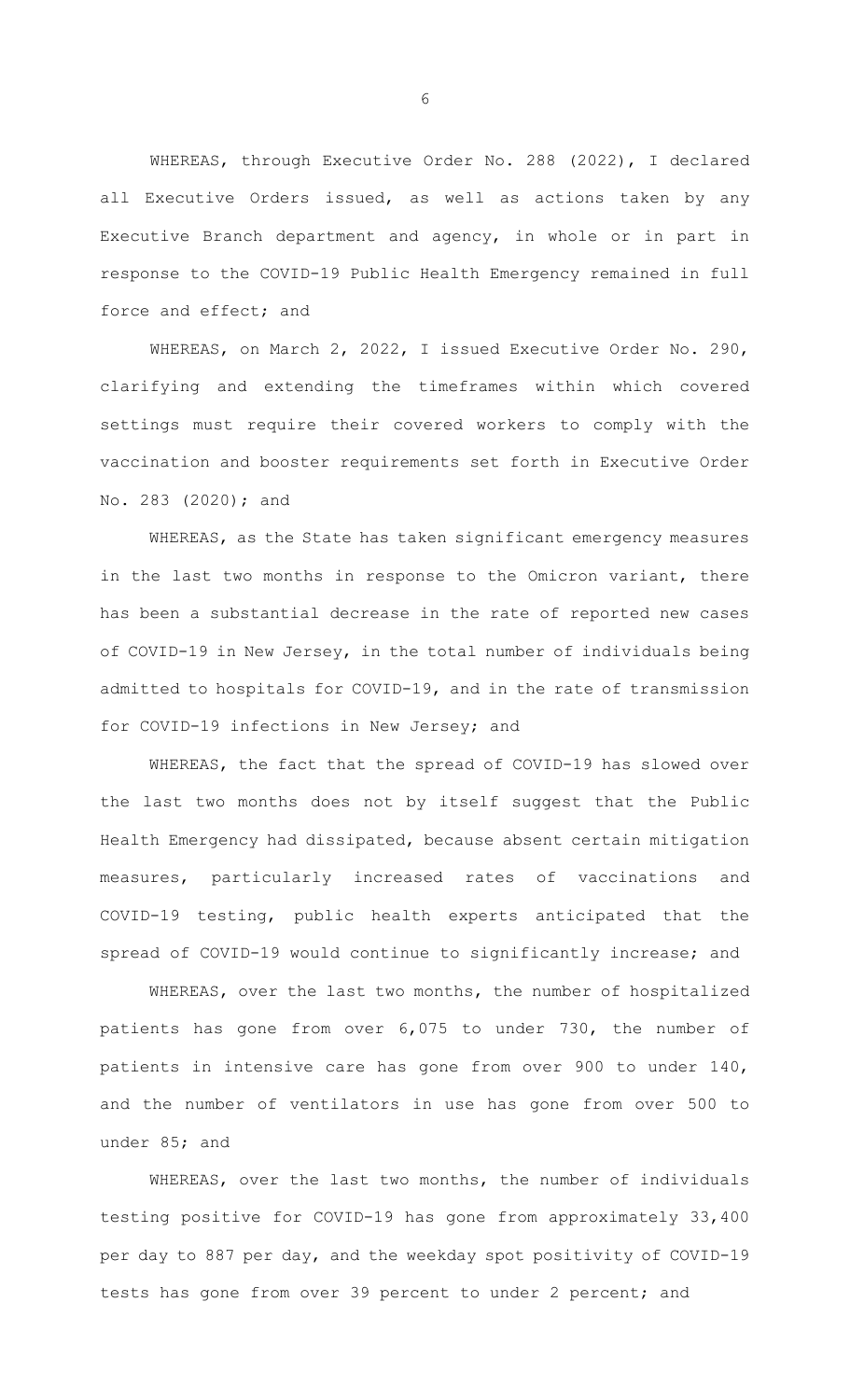WHEREAS, the rate of transmission in the State has moved significantly below 1; and

WHEREAS, the COVID-19 Activity Level Report ("CALI Report") issued by the New Jersey Department of Health ("DOH"), Communicable Disease Service calculates COVID-19 activity levels throughout the State using the case rate, percent of COVID-like illness, and percent positivity; and

WHEREAS, for the first time since April 2020, the CALI Report reached the "Very High" score throughout the entire State the week of January 10, 2022; and

WHEREAS, the CALI Report for the week ending March 4, 2022, presented activity levels of "Moderate" and "Low" throughout the State; and

WHEREAS, because vaccines are effective at preventing severe illness, hospitalizations, and death, including from the Omicron variant, the CDC has noted that the recent emergence of this variant emphasizes the importance of vaccination and boosters, particularly as we move toward the next phase of the State's COVID-19 response; and

WHEREAS, according to the CDC, studies show after getting the primary series of a COVID-19 vaccine, protection against the virus and the ability to prevent infection may decrease over time, in particularly due to changes in variants; and

WHEREAS, although the COVID-19 vaccines remain effective in preventing severe disease, recent data suggests their effectiveness at preventing infection or severe illness wanes over time; and

WHEREAS, the CDC has reported that vaccinated people who receive a COVID-19 booster are likely to have a stronger protection against contracting and transmitting COVID-19, particularly the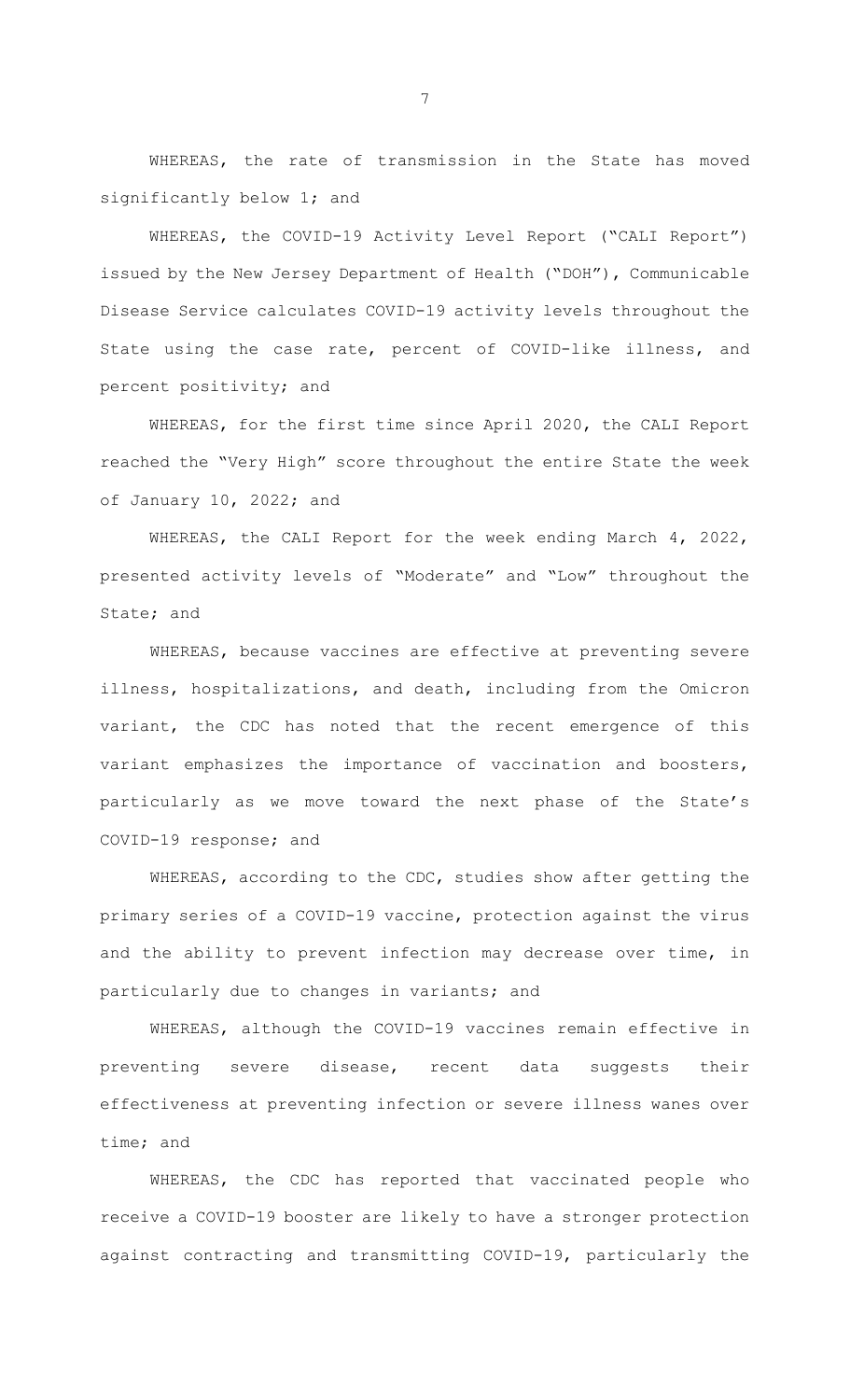Omicron variant, and stronger protection against serious illness, including hospitalizations and death; and

WHEREAS, New Jersey has administered over 13.7 million doses of the COVID-19 vaccine in the State to date, with over 6.8 million New Jerseyans having received the primary series of a vaccine; and

WHEREAS, as of March 3, 2022, only 54 percent of eligible individuals statewide have received their booster shot; and

WHEREAS, in addition to vaccination, testing for COVID-19 remains one of the strongest tools to prevent the further spread of COVID-19 and ensure the State can move into the next phase of its COVID-19 response; and

WHEREAS, because the number of hospitalized patients, patients in intensive care, and ventilators in use, and the spot positivity of COVID-19 tests have decreased considerably over the past two months, the State can begin to responsibly lift certain mitigation protocols in place, including requiring that face masks be worn in schools and child care settings, as the State moves into the next phase of the COVID-19 response; and

WHEREAS, given the progress the State has made and the decisive decrease in key statistics, such as the number of hospitalized patients in the State, the number of daily positive COVID-19 cases, spot positivity, and the rate of transmission, and in consultation with the Commissioner of DOH, I find that the Public Health Emergency declared in Executive Order No. 280 (2022) can be safely and responsibly lifted; and

WHEREAS, despite the extensive progress made in combatting COVID-19, and the ability to lift the Public Health Emergency and certain mitigation protocols, there remains an ongoing threat necessitating that certain actions taken by the State in response to COVID-19 and the Omicron variant, including to ensure COVID-19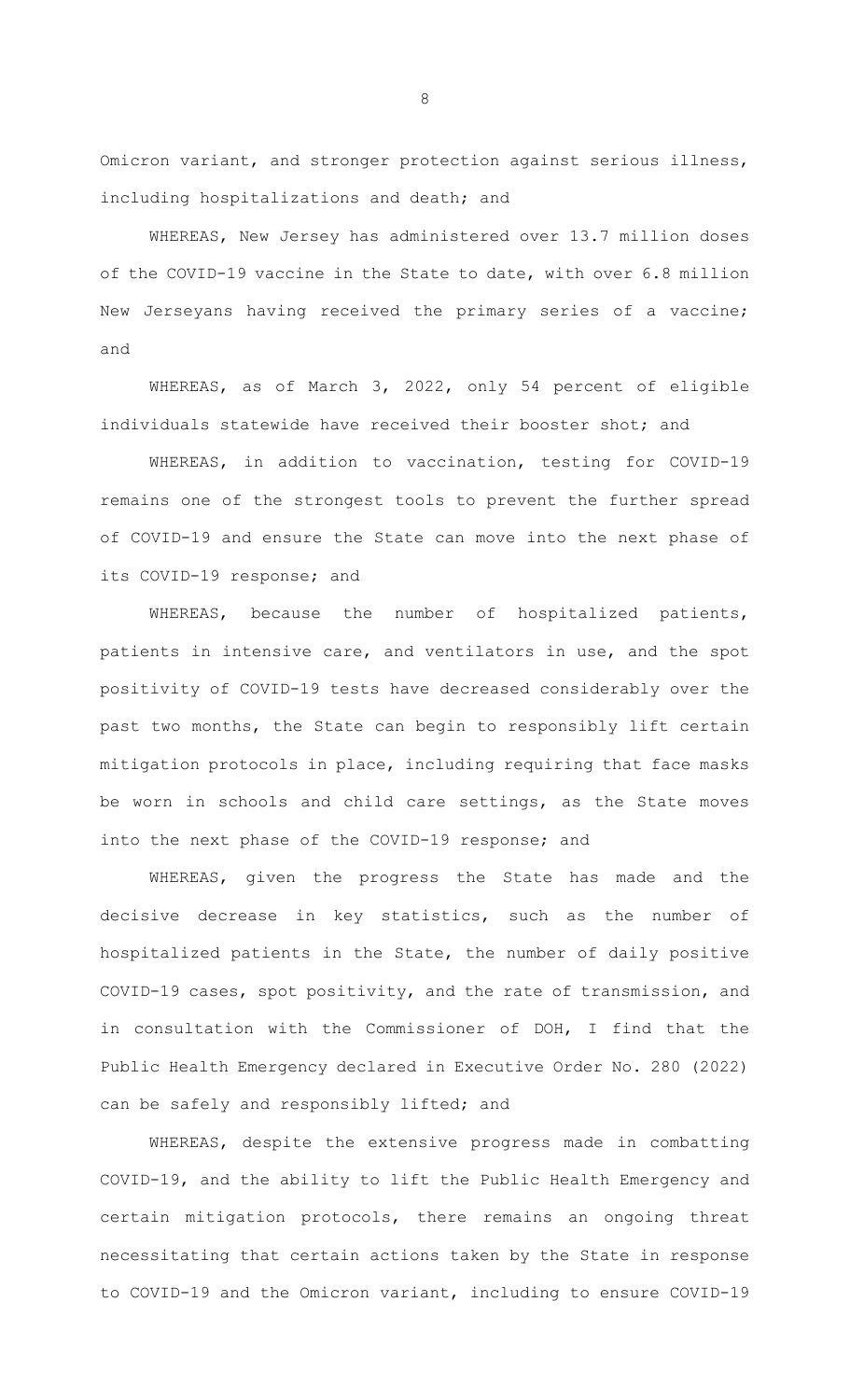testing and vaccine management, administration, and tracking, can all remain in place as the State moves toward the next phase of our COVID-19 response; and

WHEREAS, due to the ongoing threat, health care workers must continue to have the staffing and resources that are essential to maintaining the operations of the State's essential health care services to protect public health, which include but are not limited to critical and emergency health care, vaccine administration, COVID-19 testing, contact tracing, acquiring and maintaining stockpiles of PPE, ventilators, and other critical supplies to remain prepared for the ongoing threat; and

WHEREAS, it remains crucial that the State understand the health care system's existing capacity and its gaps through continued reporting, which will allow additional resources to be deployed where they are most needed; and

WHEREAS, continued automatic enrollment in the NJIIS for individuals receiving a COVID-19 vaccine will facilitate and track progress relative to New Jersey's vaccination targets; and

WHEREAS, ongoing oversight of the State's vaccination program is particularly important as the rollout continues during the next phase of the State's COVID-19 response, especially in ensuring that all residents in New Jersey have access to the booster doses, and as the State prepares for additional groups of New Jerseyans to become eligible for vaccination; and

WHEREAS, on July 6, 2021, the U.S. Department of Justice's Office of Legal Counsel issued an opinion concluding that Section 564 of the Food, Drug, and Cosmetic Act, 21 U.S.C. § 360bbb-3 does not prohibit public or private entities from imposing vaccination requirements while vaccinations are only available pursuant to Emergency Use Authorization (EUA); and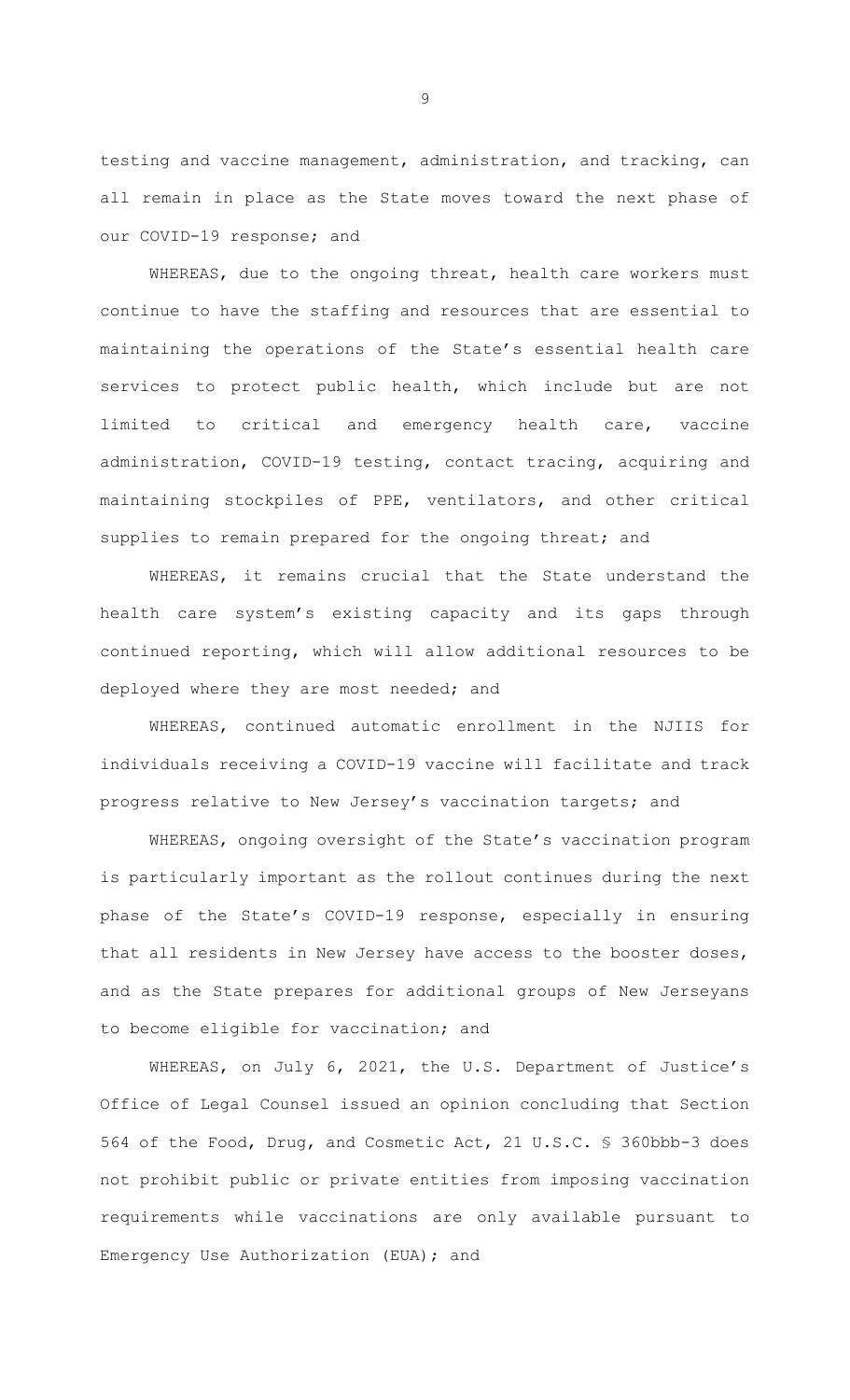WHEREAS, the American Academy of Pediatrics (AAP) continues to emphasize that in-person learning is critical for educational and social development of children, as evidence demonstrates that remote learning has been detrimental to the educational attainment of students of all ages and has exacerbated the mental health crisis among children and adolescents; and

WHEREAS, the CDC has also cited evidence that suggests virtual learning can lead to learning loss for children and worsening mental health problems for the younger population; and

WHEREAS, child care centers provide critical support to tens of thousands of families across the State who rely on safe, inperson environments for their children during the work day; and

WHEREAS, continuing to require workers in schools and child care settings to receive a COVID-19 vaccine or undergo regular testing can help prevent outbreaks and reduce transmission to children, including those who have not received or are not yet eligible to receive a vaccination; and

WHEREAS, preventing transmission of COVID-19 is critical to ensuring that we can safely lift the mask requirements and to keeping schools and child care settings open for in-person instruction; and

WHEREAS, school districts have access to multiple sources of funding to address costs associated with worker vaccination efforts and testing, including three rounds of federal Elementary and Secondary School Emergency Relief funds and Emergency Assistance for Nonpublic Schools within the Governor's Emergency Education Relief funds; and

WHEREAS, the CDC has repeatedly emphasized the importance of heightened mitigation protocols in certain covered settings because of the significant risk of spread and vulnerability of the populations served; and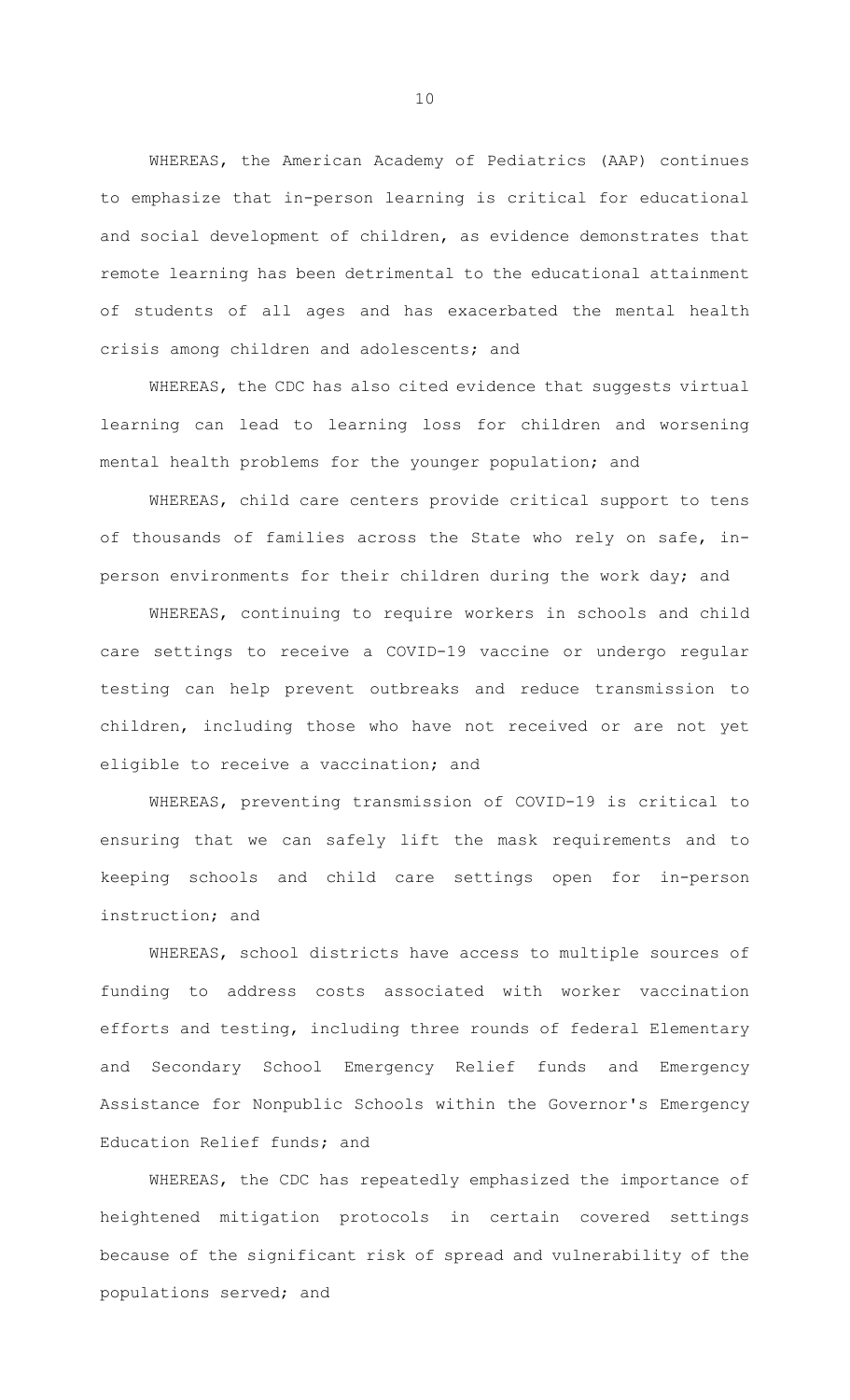WHEREAS, continuing to require workers in those covered settings to receive a COVID-19 vaccine, including a booster shot when eligible, can help prevent outbreaks and reduce transmission to vulnerable individuals who may be at higher risk of severe disease; and

WHEREAS, parties that contract with the State government provide essential services to the public and interact with the public on a regular basis, and because of the nature of their work, a significant portion of their workers are not able to work remotely; and

WHEREAS, continuing to require contractors to maintain a policy that requires its covered workers to either provide proof of vaccination status or submit to regular testing continues to be essential for continued operation and service to the public; and

WHEREAS, this continues to ensure that contractors are held to the same requirements as the State workforce, which the Executive Branch in its capacity as an employer has required to receive a COVID-19 vaccine or undergo regular testing; and

WHEREAS, while the State has significantly curtailed the immediate public health threat of the virus, the economic and social impacts of the virus, as part of the next phase of the State's COVID-19 response, will also require ongoing management and oversight; and

WHEREAS, as we evaluate the appropriate response and resources needed to continue to manage and oversee the next phase of the COVID-19 response, I have consulted with the Executive Branch departments and agencies as to what administrative orders, directives, and waivers are necessary to continue; and

WHEREAS, it is critical that the Executive Orders and Administrative Orders, Directives, and Waivers continue at this time to ensure that an orderly transition to the next phase of the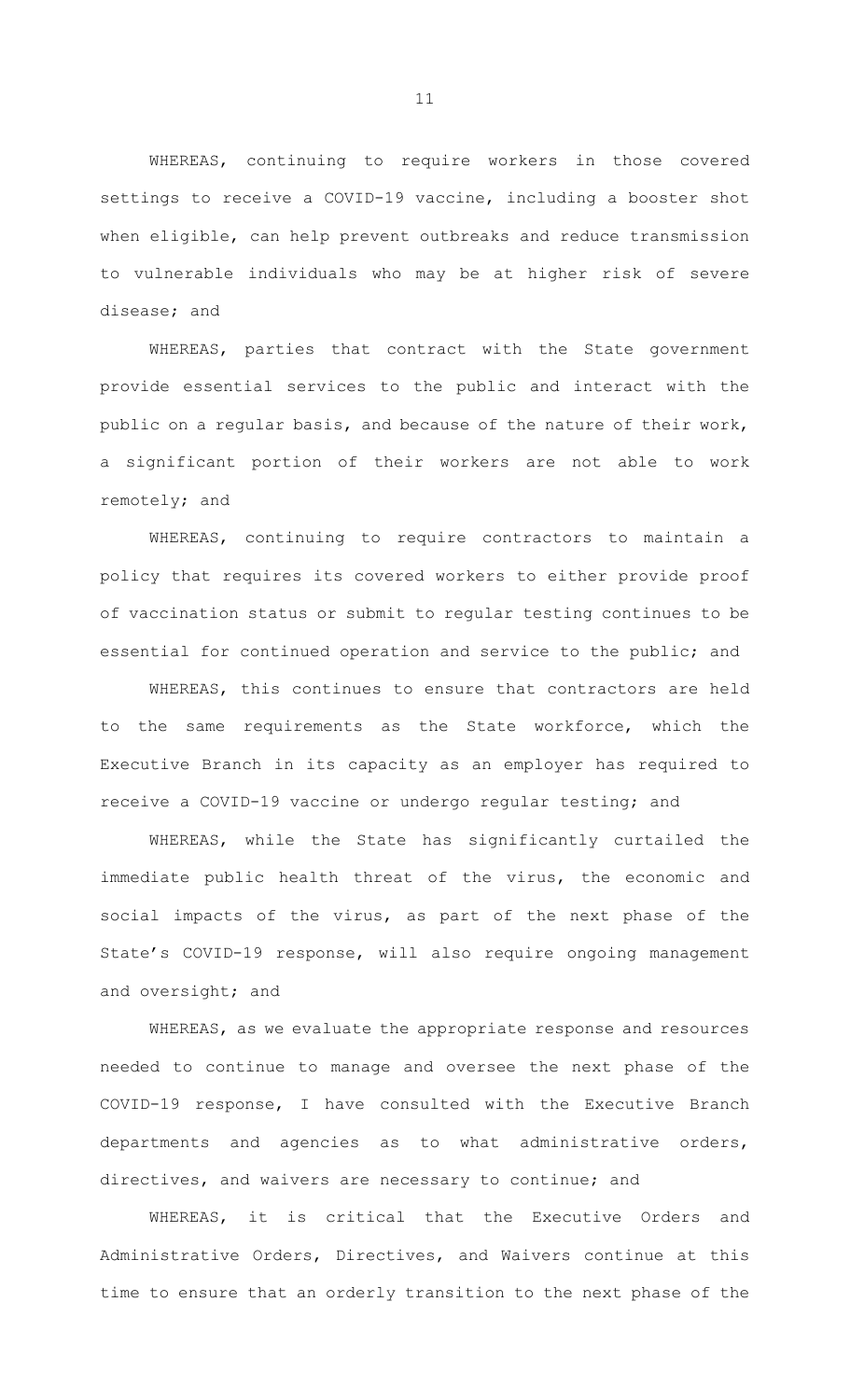State's COVID-19 recovery is done in a measured and thoughtful manner; and

WHEREAS, the State of Emergency declared in Executive Order No. 103 (2020) and continued in Executive Order No. 280 (2022) pursuant to the Disaster Control Act, N.J.S.A. App. A:9-33 et seq., must remain in effect to allow for the continued management of New Jersey's recovery from and response to the COVID-19 pandemic; and

WHEREAS, the Constitution and statutes of the State of New Jersey, particularly the provisions of N.J.S.A. 26:13-1 et seq., N.J.S.A. App. A: 9-33 et seq., N.J.S.A. 38A:3-6.1, and N.J.S.A. 38A:24 and all amendments and supplements thereto, confer upon the Governor of the State of New Jersey certain emergency powers, which I have invoked;

NOW, THEREFORE, I, PHILIP D. MURPHY, Governor of the State of New Jersey, by virtue of the authority vested in me by the Constitution and by the Statutes of this State, do hereby DECLARE and PROCLAIM and ORDER and DIRECT:

1. The Public Health Emergency declared in Executive Order No. 280 (2022) pursuant to the EHPA, N.J.S.A. 26:13-1 et seq., is hereby terminated.

2. The State of Emergency declared in Executive Order No. 103 (2020) and continued in Executive Order No. 280 (2022) pursuant to the Disaster Control Act, N.J.S.A. App. A:9-33 et seq., continues to exist in the State of New Jersey.

3. Executive Order Nos. 111, 112, and 207 (2020), Nos. 252, 253, and 271 (2021), and Nos. 283 and 290 (2022) remain in full force and effect pursuant to the Disaster Control Act, N.J.S.A. App. A:9-33 et seq, except that any civil or criminal immunity related to the COVID-19 response bestowed by Executive Order No. 112 shall not be in effect.

4. Executive Order No. 251 (2021) is hereby rescinded.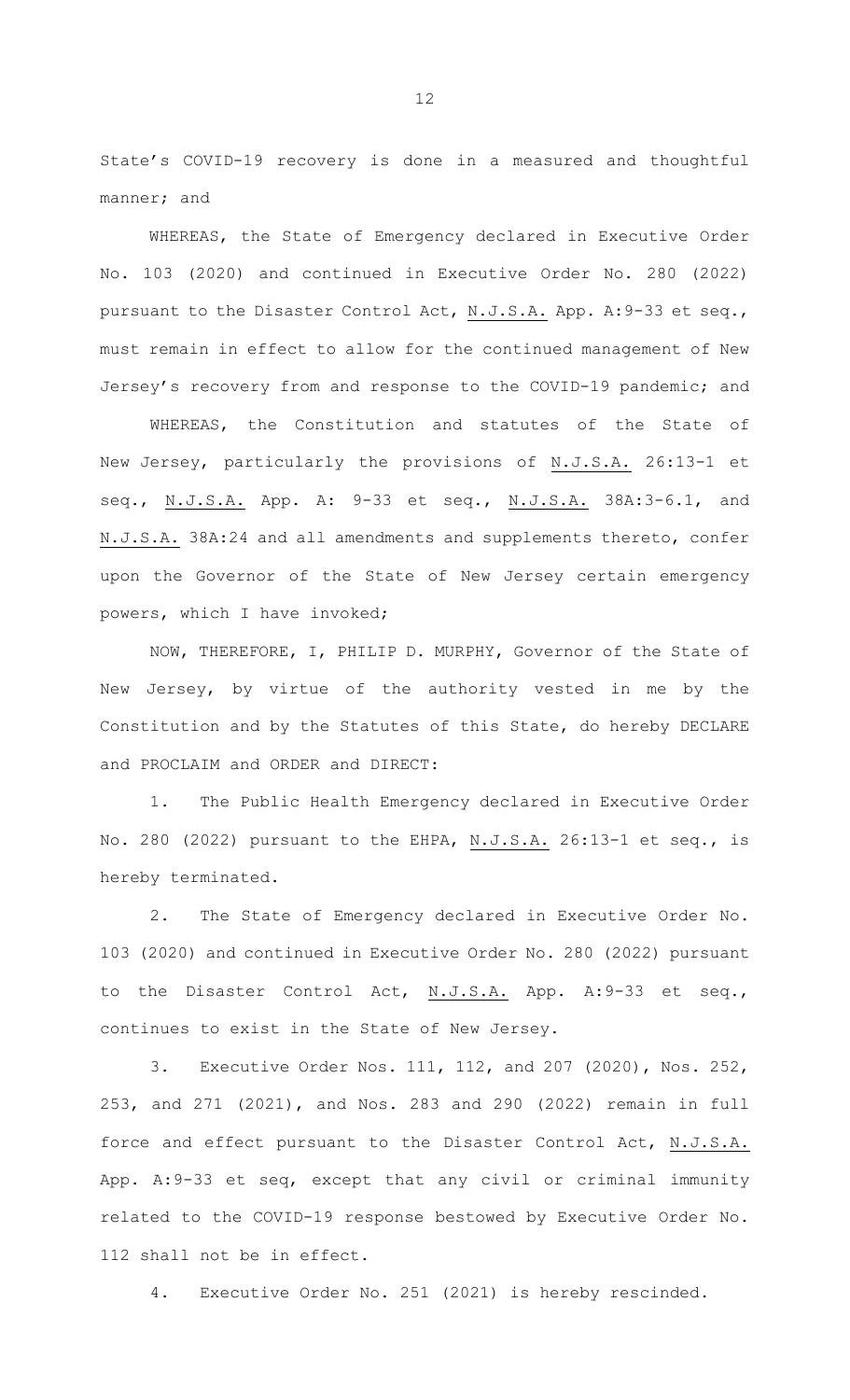5. Executive Order No. 264 (2021) remains in full force and effect pursuant to the Disaster Control Act, N.J.S.A. App. A:9-33 et seq., except that paragraphs 11 and 13 are hereby rescinded.

6. All actions taken by any Executive Branch departments and agencies in whole or in part to respond to the Public Health Emergency presented by the COVID-19 outbreak, and extended pursuant to Executive Order No. 281 (2022) and attached in the Appendix thereto, including but not limited to any Administrative Orders, Directives, and Waivers, remain in full force and effect pursuant to the Disaster Control Act, N.J.S.A. App. A:9-33 et seq, until revoked or modified by the department or agency head, or until the State of Emergency is no longer in effect, whichever is sooner, except that any Administrative Order, Directive, or Waiver extended pursuant to Executive Order No. 281 (2022) that was revoked after the effective date of Executive Order No. 281 shall not remain in full force and effect.

7. Notwithstanding paragraph 6 of this Order, Executive Directive 21-003, Youth Camp Requirements, issued April 28, 2021, provided in the Appendix to Executive Order No. 281 (2022) shall no longer be in full force and effect.

8. For purposes of this Order, "Executive Branch departments and agencies" shall mean any of the principal departments in the Executive Branch of State government and any agency, authority, board, bureau, commission, division, institution, office, or other instrumentality within or created by any such department, and any independent State authority, commission, instrumentality, or agency over which the Governor exercises executive authority, as determined by the Attorney General.